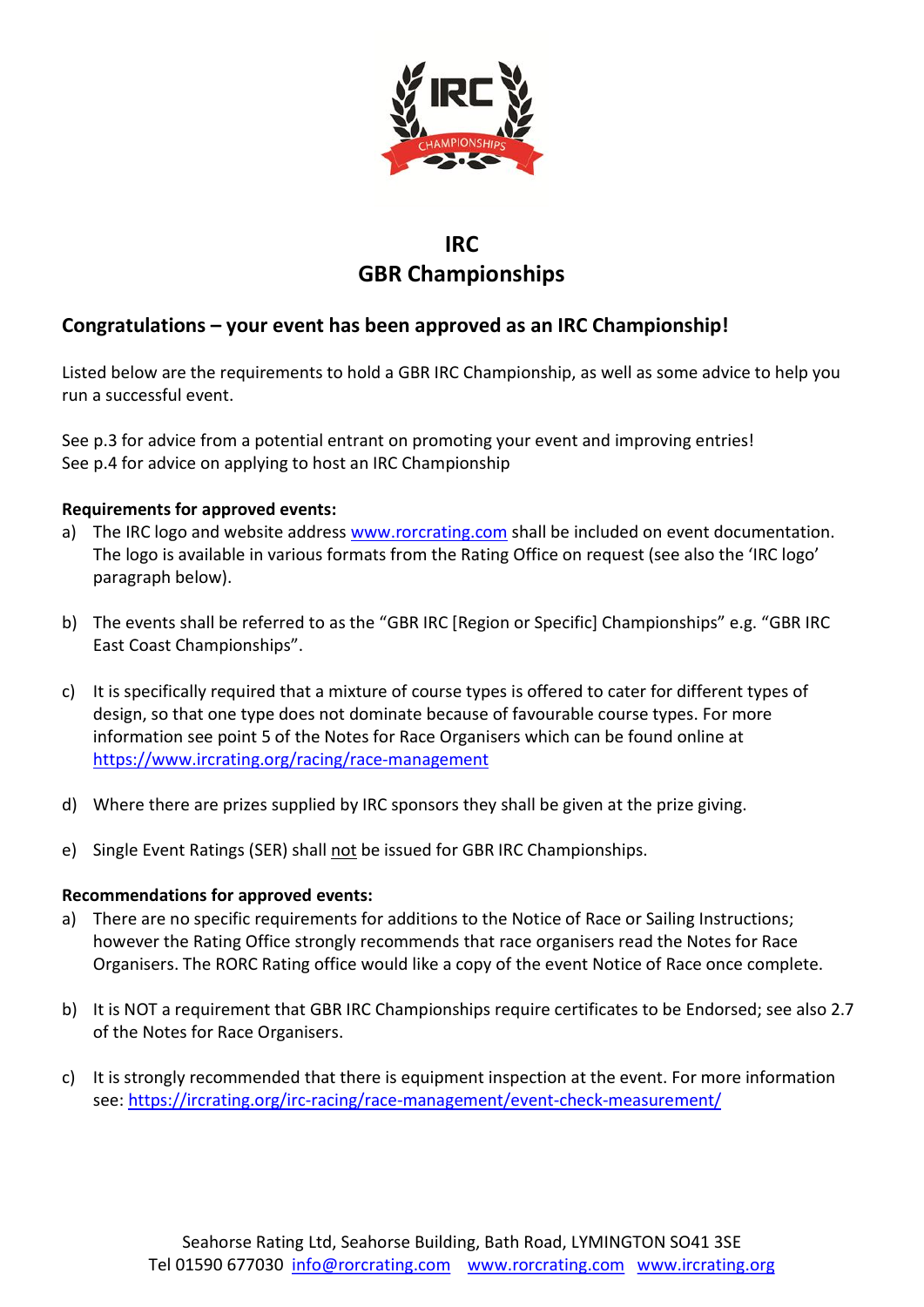

#### Event promotion:

We no longer issue name and address lists to any third parties, including event organisers. However, please help us promote your event on social media by adding jenny@rorcrating.com to your press release list.

A number of detailed ideas on promoting your event and increasing the numbers of entries are provided on p.3.

#### Press Releases:

We will send out a press release at the beginning of the season, summarising the different championships that are on.

If you intend to send out related PR, we would appreciate it if you could please: a) ensure that a link to www.rorcrating.com is included for people to get their IRC certificate.

c) Refer to IRC as the rating system used at the event.

If you would like us to check any IRC or technical details in a press release, we will be happy to help please email the draft to emma@rorcrating.com

#### IRC Logo

You may use the IRC logo (unmodified apart from re-sizing) on any paperwork/website relating to IRC events. The IRC logo is available from the Rating Office, please email emma@rorcrating.com

#### Social Media

Please tag us in any social media posts so that we can share them – we are on Facebook and Instagram as RORCrating and IRCrating

Hashtags: #IRCchamps #IRCrating #ThisBoatCan

## IMPROVE YOUR ENTRY! SEE NEXT PAGE FOR IMPORTANT NOTES ON EVENT PROMOTION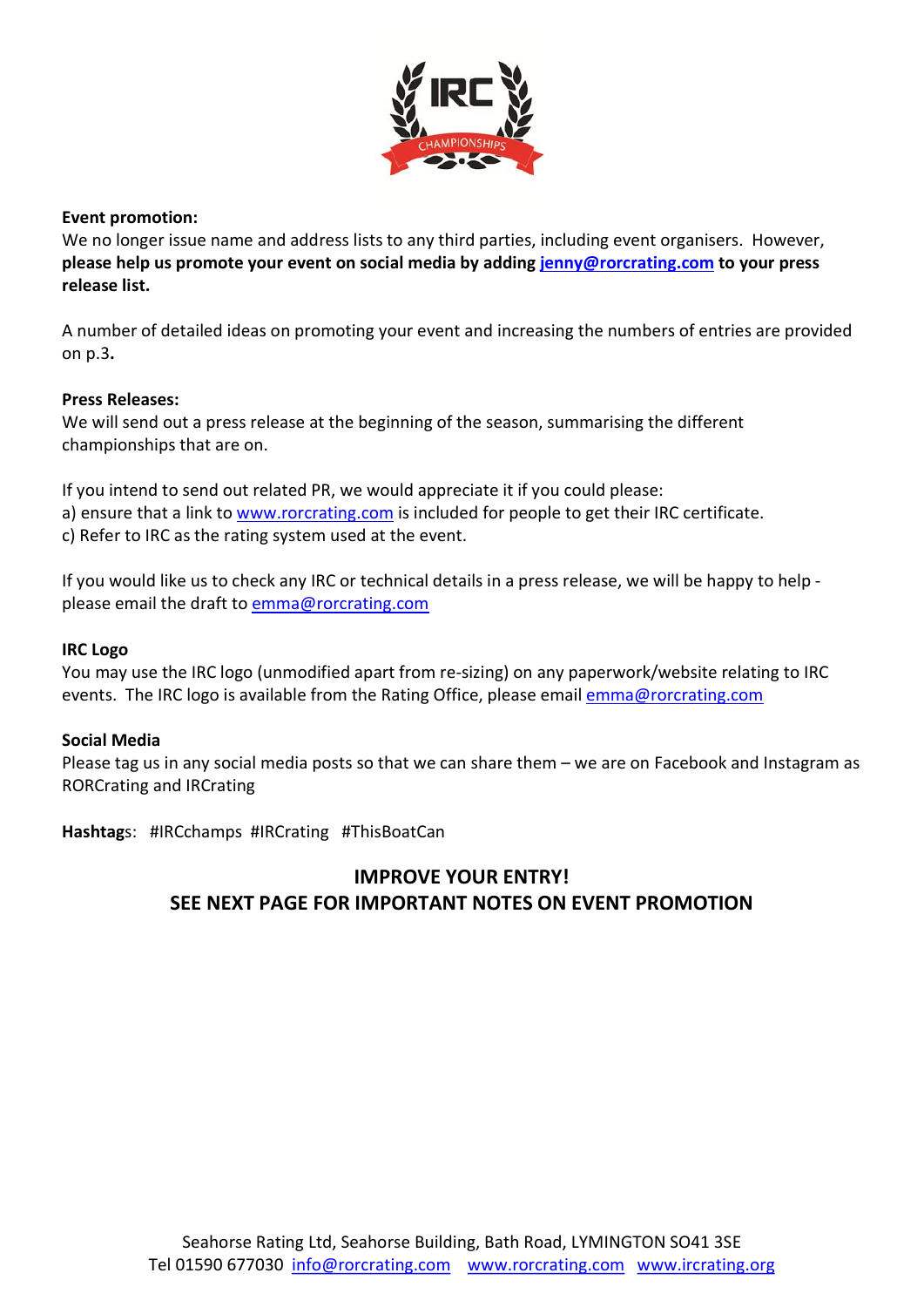

# EVENT PROMOTION (written by a potential entrant!)

Many events in most areas of the country are suffering from lower numbers and it is no longer enough simply to put an event in the local or regional calendar and expect boats to turn out. There are many things regatta organisers can do to encourage more entries, not just from the clubs near to the event but also from further afield to make each event a true IRC Regional Championship. I hope that the following suggestions will be useful:

1. get your Notice of Race out NOW if you haven't already done so

2. have a separate website for the championships or a dedicated section of the website for your club or area racing or regatta week

3. make sure the website is easily accessible and is kept up to date

4. make sure it is easy for boats to enter

5. keep your list of entries up to date - the more boats people can see have entered, the more likely they are to enter themselves.

6. try offering a substantial discount on the entry fee for early entries; this creates momentum in building up a fleet

7. make sure all the clubs in your immediate area and in the rest of your region know about the championships and encourage them to tell their members

8. identify owners who are likely to enter and to recruit others and contact them directly

9. post regular news updates on your website before, during and after the championships and details of social events. Send links to news items to jenny@rorcrating.com so the Rating Office can share them on social media where appropriate.

10. provide details or links for berthing and shore accommodation for visitors

11. make sure the results are posted as soon as possible and send a short report on the championships to the Rating Office (emma@rorcrating.com)

12. discuss with the other clubs in your area the best date and place for next year's championships and make sure the nominated club sends an application to the Rating Office before the GBR IRC Committee meets in mid-September.

Good luck with your event and good sailing!